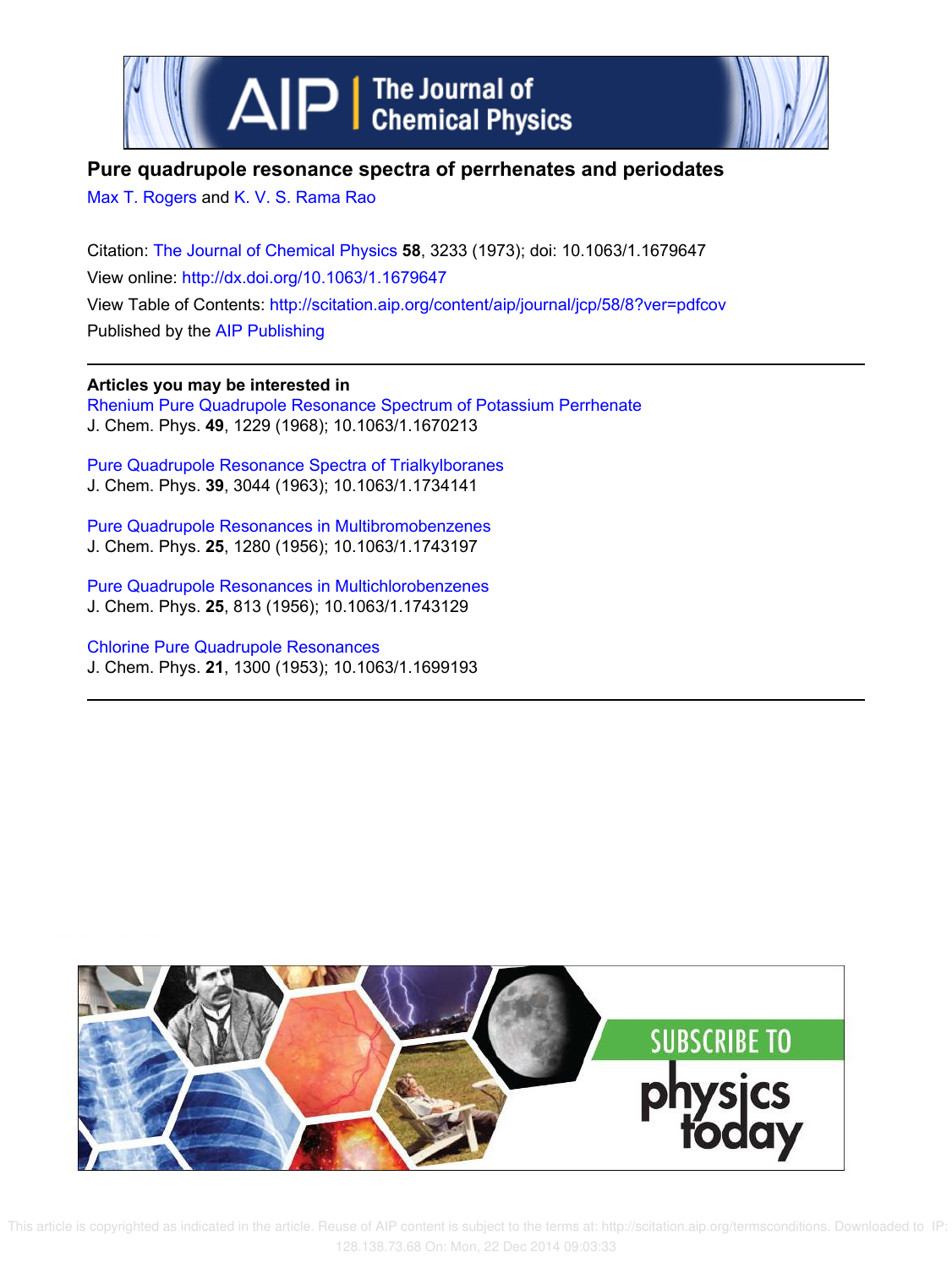# **Pure quadrupole resonance spectra of perrhenates and periodates\***

Max T. Rogers and K. V. S. Rama Rao<sup>t</sup>

(Received 7 November 1972)

*Department of Chemistry. Michigan State University, East Lansing. Michigan 48823* 

Rhenium pure quadrupole resonances have been observed in sodium, ammonium and silver perrhenates and the frequencies of both transitions for both rhenium isotopes recorded at room temperature and at 77°K, except in the case of ammonium perrhenate, where no signal is observed below about 257°K. The pure iodine quadrupole resonances in sodium and potassium periodates have also been observed. The crystals all have the scheelite structure and some distortion of the anion from a regular tetrahedron is probable. Values of the point-charge field-gradient tensors have been computed where reliable x-ray data are available. The structure of the ions and the nature of the bonding is discussed.

## **INTRODUCTION**

It is commonly assumed that in  $XO_4$ <sup>-</sup> ions the oxygen atoms are in a regular tetrahedral arrangement about the central X atom. One might therefore expect that the electric field gradient at the central atom would vanish for these ions, and be very small for their crystalline solid salts; accordingly, pure quadrupole resonances for the central atoms should be unobservable. However, we recently were able to observe the rhenium pure quadrupole resonance<sup>1</sup> in KReO<sub>4</sub> and concluded that the relatively large quadrupole coupling probably resulted from contributions to the electric field gradient tensor (FGT) from both the point charges in the tetragonal lattice and from partial covalent bonding in the ion, which is known to be distorted from tetrahedral symmetry in the crysta1.2 It seemed likely that other perrhenates would show rhenium pure quadrupole resonances and a search was made for these in the hope that the coupling constants would give information concerning the relative importance of the above two components of the electric field gradient tensor. By analogy it was concluded that iodine pure quadrupole resonances in periodates might be observable. It has indeed been possible to observe resonances in three other perrhenates and also in two periodates, and our results for these are presented here. No other NQR work on this class of substances appears to have been reported, although Weiss and Weyrich concluded from an NMR study<sup>3</sup> of NaIO<sub>4</sub> that the <sup>127</sup>I quadrupole coupling constant must be large.

### **EXPERIMENTAL**

The apparatus and techniques have been described.<sup>1</sup> The low frequency lines of  $KIO<sub>4</sub>$  were observed by use of a minipulser.<sup>4</sup>

pared from potassium perrhenate (Alfa Chemical Co.) crystal structure information. Unfortunately the oxygen by passing an aqueous solution of the salt through a atoms of the perrhenates and periodates contribute rela-Dowex SOW -X2 cation-exchange column which had tively little to the scattering so their positions are known been converted to the acid form. The solution of HReO<sub>4</sub> precisely in only a few cases. All the substances for was then concentrated by evaporation, neutralized with which we report NQR resonances here have the tetragwas then concentrated by evaporation, neutralized with the appropriate base, and evaporated until crystals of onal scheelite structure<sup>10</sup> with space group  $I4_1/a$ ; loca-

the salt separated. The salts were all recrystallized from water except silver perrhenate which is very insoluble. Silver perrhenate was prepared by adding silver nitrate solution to perrhenic acid solution; the precipitate was washed, dried, and protected from light but not otherwise purified. Potassium and sodium periodates (J. T. Baker Chemical Co.) were recrystallized from water before use.

#### **RESULTS**

The various pure quadrupole resonance frequencies observed are listed in Table I. The asymmetry factors are zero within experimental error, as required by the crystal symmetry, so they are not listed. The temperature dependences of the NQR frequencies are normal in every case but that of ammonium perrhenate where an inverse behavior is noted (Fig. 1). A more detailed study of the temperature coefficients of the NQR frequencies in several of these compounds has been made,<sup>5</sup> and vibrational spectra have been reported.<sup>6–8</sup> Although the  $\pm 3/2 \leftrightarrow \pm 1/2$  lines could be observed both at 77<sup>o</sup>K and  $296^{\circ}K$  for NaReO<sub>4</sub>, we were not able to observe any signals either in the 20-40 MHz, or the 85-100 MHz, regions. A number of salts failed to give any observable resonances in the range of our spectrometers; this group includes  $RbReO_4$ ,  $TlReO_4$ ,  $LiReO_4 \cdot 2H_2O$ ,  $NH<sub>4</sub>IO<sub>4</sub>$ , and KClO<sub>4</sub>.

Point-charge field gradient tensors for the charged species in all the crystals of known structure were computed at the central nucleus (Re or I) by use of the computer program LATSUM described previously.<sup>1,9</sup>

## **CRYSTAL STRUCTURE AND SPECTROSCOPIC DATA**

Interpretation of the NQR results depends to a con-The sodium and ammonium perrhenates were pre- siderable extent on having available reliable x-ray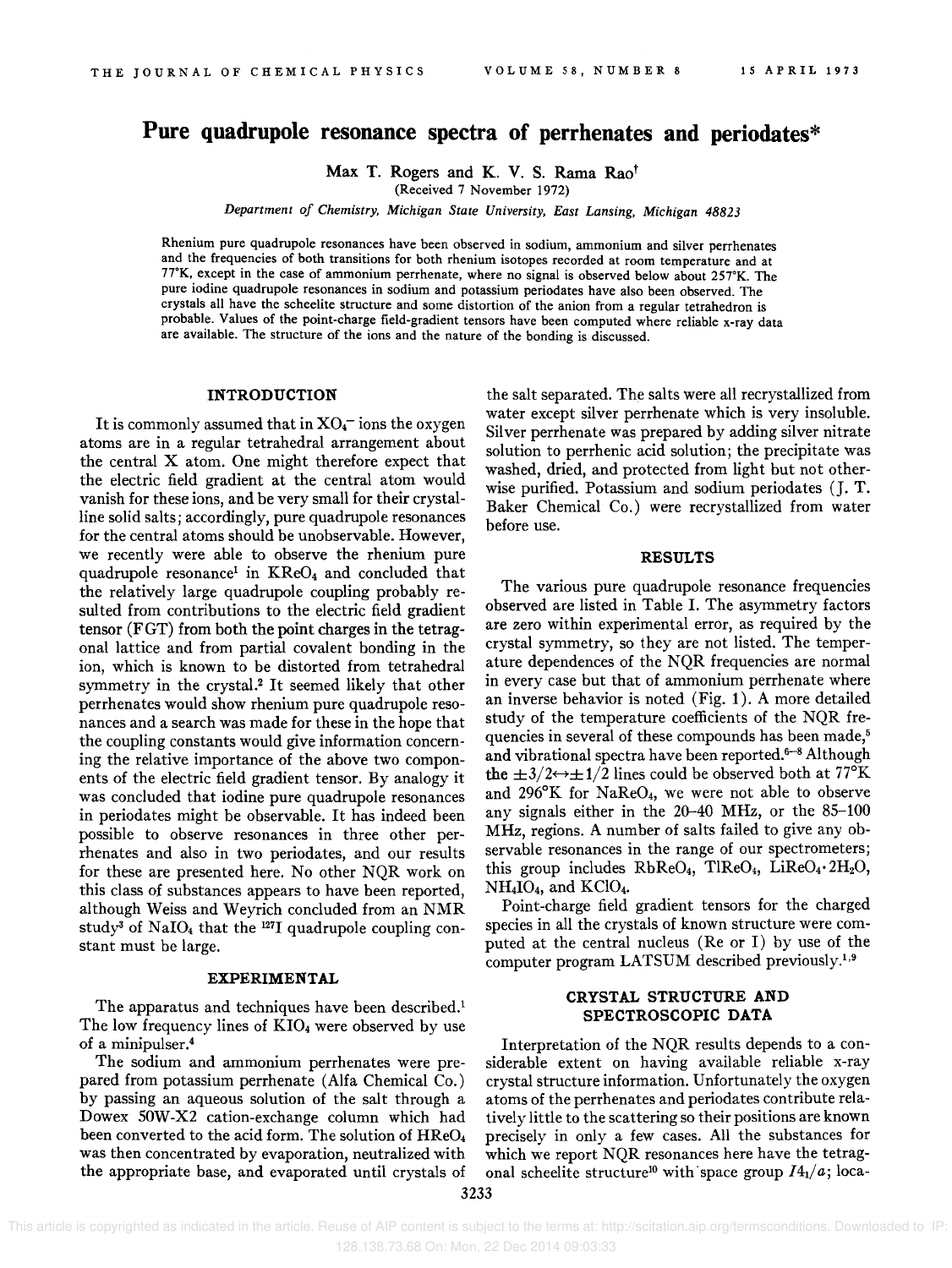|  |  |                 |  | TABLE I. Pure quadrupole resonance frequencies in perrhenates |
|--|--|-----------------|--|---------------------------------------------------------------|
|  |  | and periodates. |  |                                                               |

| Nucleus           | Transition                    | Temperature<br>$(^{\circ}K)$     | Frequency<br>$(MHz)^*$ |
|-------------------|-------------------------------|----------------------------------|------------------------|
|                   |                               | AgReO <sub>4</sub>               |                        |
| 185 <sub>Re</sub> | $\pm 5/2 \rightarrow \pm 3/2$ | 77                               | 83.097                 |
| 187Re             | $\pm 5/2 \rightarrow \pm 3/2$ | 77                               | 78.674                 |
| 185Re             | $\pm 5/2 \rightarrow \pm 3/2$ | 296                              | 79.511                 |
| 187Re             | $\pm 5/2 \rightarrow \pm 3/2$ | 296                              | 75.273                 |
| 185Re             | $\pm 3/2 \rightarrow \pm 1/2$ | 77                               | 41.555                 |
| 187Re             | $\pm 3/2 \rightarrow \pm 1/2$ | 77                               | 39.340                 |
| $^{185}$ Re       | $\pm 3/2 \rightarrow \pm 1/2$ | 296                              | 39.794                 |
| 187Re             | $\pm 3/2 \rightarrow \pm 1/2$ | 296                              | 37.670                 |
|                   |                               | NH <sub>4</sub> ReO <sub>4</sub> |                        |
| 185Re             | $\pm 5/2 \rightarrow \pm 3/2$ | 257                              | 34.092                 |
| 187Re             | $\pm 5/2 \rightarrow \pm 3/2$ | 257                              | 32.276                 |
| 185Re             | $\pm 5/2 \rightarrow \pm 3/2$ | 296                              | 35.140                 |
| <sup>187</sup> Re | $\pm 5/2 \rightarrow \pm 3/2$ | 296                              | 33.267                 |
| 185Re             | $\pm 3/2 \rightarrow \pm 1/2$ | 257                              | 17.050                 |
| 187Re             | $\pm 3/2 \rightarrow \pm 1/2$ | 257                              | 16.142                 |
| 185Re             | $\pm 3/2 \rightarrow \pm 1/2$ | 296                              | 17.578                 |
| 187Re             | $\pm 3/2 \rightarrow \pm 1/2$ | 296                              | 16.640                 |
|                   |                               | NaReO <sub>4</sub>               |                        |
| 185Re             | $\pm 3/2 \rightarrow \pm 1/2$ | 77                               | 48.620                 |
| 187Re             | $\pm 3/2 \rightarrow \pm 1/2$ | 77                               | 46.024                 |
| 185Re             | $\pm 3/2 \rightarrow \pm 1/2$ | 296                              | 44.997                 |
| 187Re             | $\pm 3/2 \rightarrow \pm 1/2$ | 296                              | 42.606                 |
|                   |                               | NaIO4                            |                        |
| 127 <sub>T</sub>  | $\pm 5/2 \rightarrow \pm 3/2$ | 77                               | 13.269                 |
| $127$ T           | $\pm 5/2 \rightarrow \pm 3/2$ | 296                              | 12.723                 |
| 127 <sub>T</sub>  | $\pm 3/2 \rightarrow \pm 1/2$ | 77                               | 6.634                  |
| 127 T             | $\pm 3/2 \rightarrow \pm 1/2$ | 296                              | 6.362                  |
|                   |                               | KIO <sub>4</sub>                 |                        |
| 127 <b>T</b>      | $\pm 5/2 \rightarrow \pm 3/2$ | 77                               | 6.515                  |
| 127T              | $\pm 5/2 \rightarrow \pm 3/2$ | 296                              | 6.227                  |
| 127 T             | $\pm 3/2 \rightarrow \pm 1/2$ | 77                               | 3.258                  |
| 127]              | $\pm 3/2 \rightarrow \pm 1/2$ | 296                              | 3.114                  |

<sup>a</sup> The ratio  $\nu(^{185}Re)/\nu(^{187}Re)$  is 1.056 within experimental error in each case. The probable error in the measured frequencies is  $\pm 5$  kHz.

tion of the oxygen atoms requires the determination of three parameters  $(x, y, z)$ . This has been done only for potassium perrhenate<sup>2</sup> and sodium periodate,<sup>11</sup> and in both cases it is found that the oxygen atoms form a distorted tetrahedron (tetragonal bisphenoid) about the central atom, compressed along  $c$  in NaIO<sub>4</sub> and elongated along *c* in KRe04 (Table II).

Infrared and Raman spectra<sup>6-8</sup> of crystalline KReO<sub>4</sub>,  $NaReO<sub>4</sub>$ ,  $NH<sub>4</sub>ReO<sub>4</sub>$ , and  $AgReO<sub>4</sub>$  correspond to a sitegroup symmetry *S4* and are in agreement with (but do not require) a tetragonal bisphenoidal  $\text{ReO}_4$  group in these crystals. However, in the case of  $KIO<sub>4</sub>$ , iodine Mossbauer spectra have been studied, and the results are said to indicate  $T_d$  symmetry for  $IO_4^{-12,13}$ 

Of the compounds in which we have failed to observe quadrupole resonances TIRe04 has the (unknown) pseudoscheelite structure, KCI04 the orthorhombic barium sulfate structure, and  $LiReO<sub>4</sub> \cdot 2H<sub>2</sub>O$  an unknown structure of low symmetry; only  $NH<sub>4</sub>IO<sub>4</sub>$  and  $RbReO<sub>4</sub>$  have the scheelite structure.<sup>10</sup>

## **DISCUSSION**

The observation of pure quadrupole resonances in five compounds with the scheelite structure, along with the x-ray and ir-Raman evidence discussed above, strongly suggests that in all these crystals the  $XO_4^$ ions  $(X = Re, I)$  are tetragonal bisphenoidal. The quadrupole coupling could arise from the *S4* site symmetry, even if the  $XO<sub>4</sub>$  ions were regular tetrahedra. However, the quadrupole coupling constants in the two crystals in which x-ray results have definitely established that the ions are of lower symmetry are the same order of magnitude as the others, so it is likely that in all cases the ions are distorted tetrahedra. The observed electric field gradient tensor (FGT) may then be considered, as an approximation, to be made up of two contributions. One, an electrostatic term *q(e),*  would arise from the field at a given atom of the remaining charged species throughout the lattice; the second, a "covalent" contribution  $q(p)$ , would arise from the distribution of the valence electrons. We can then write

$$
q(\text{obs}) = q(p) + q(e)[1 - \gamma_{\infty}], \tag{1}
$$

where  $\gamma_{\infty}$  is the Sternheimer antishielding factor, and the  $q$ 's are the components in the principal axis system. Contributions from "unbalanced" d electrons are neglected.

In the case of  $KReO<sub>4</sub>$ , where crystal structure data are available,  $q(p)$  was estimated by assuming that



FIG. 1. Temperature dependence of the <sup>185</sup>Re and <sup>187</sup>Re NQR frequencies  $(5/2 \rightarrow 3/2 \text{ transition})$  in NH<sub>4</sub>ReO<sub>4</sub>.